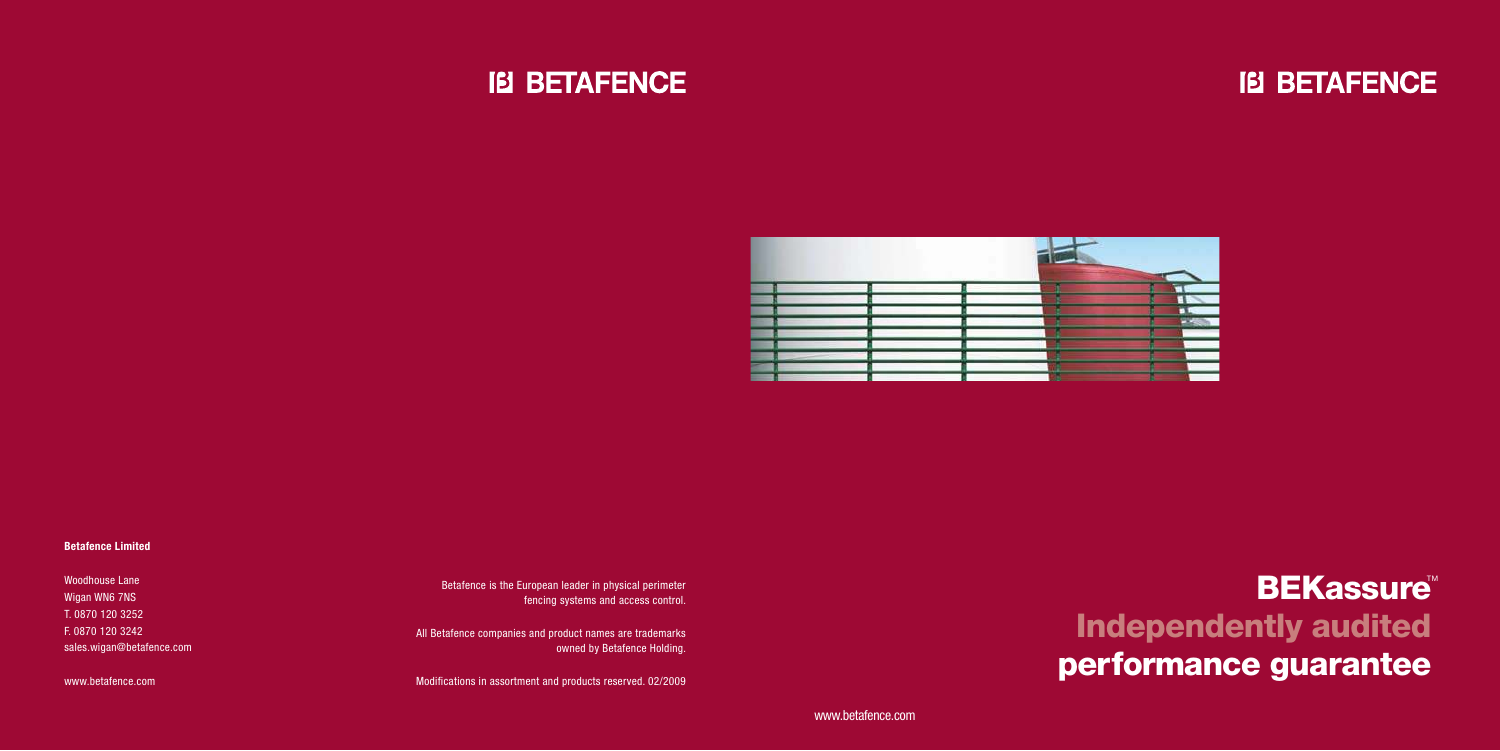# Lots of fencing companies talk about product quality. Only one can guarantee it.

Perimeter fencing that is installed incorrectly, poorly maintained, or in any way inappropriate, will create a negative impression. The security and safety risks will be self-evident, but visibly poor provision at the all-important boundary conveys a wider message of apathy and inefficiency.





We are a company founded on the belief that installed perimeter fencing should address a variety of issues:

- Demonstrate effective security and a visible statement of
	- purpose
- Privacy
- Boundary definition
- Security
- Project a positive corporate image
- Reflect social responsibility through sensitive design and attractive appearance

#### **Europe's No 1 manufacturer**

**BEKassure<sup>™</sup> 10-year** guarantee covers the supply and installation of Betafence fencing systems. It reflects the confidence Betafence has in its products and offers total peace of mind to Betafence customers.

This broad commitment to quality is embodied in the **BEKassure** ™ 10-year guarantee covering the supply and installation of Betafence fencing systems.





- 
- 
- 

#### **A guarantee worth having**

A guarantee is as good as the organisation that provides it. Customers receiving the BEKassure ™ guarantee can have confidence that it is provided by Europe's No1 manufacturer of high quality fencing and part of the Global Betafence Group.

#### **At no cost**

A **BEKassure**™ guarantee costs our customers nothing.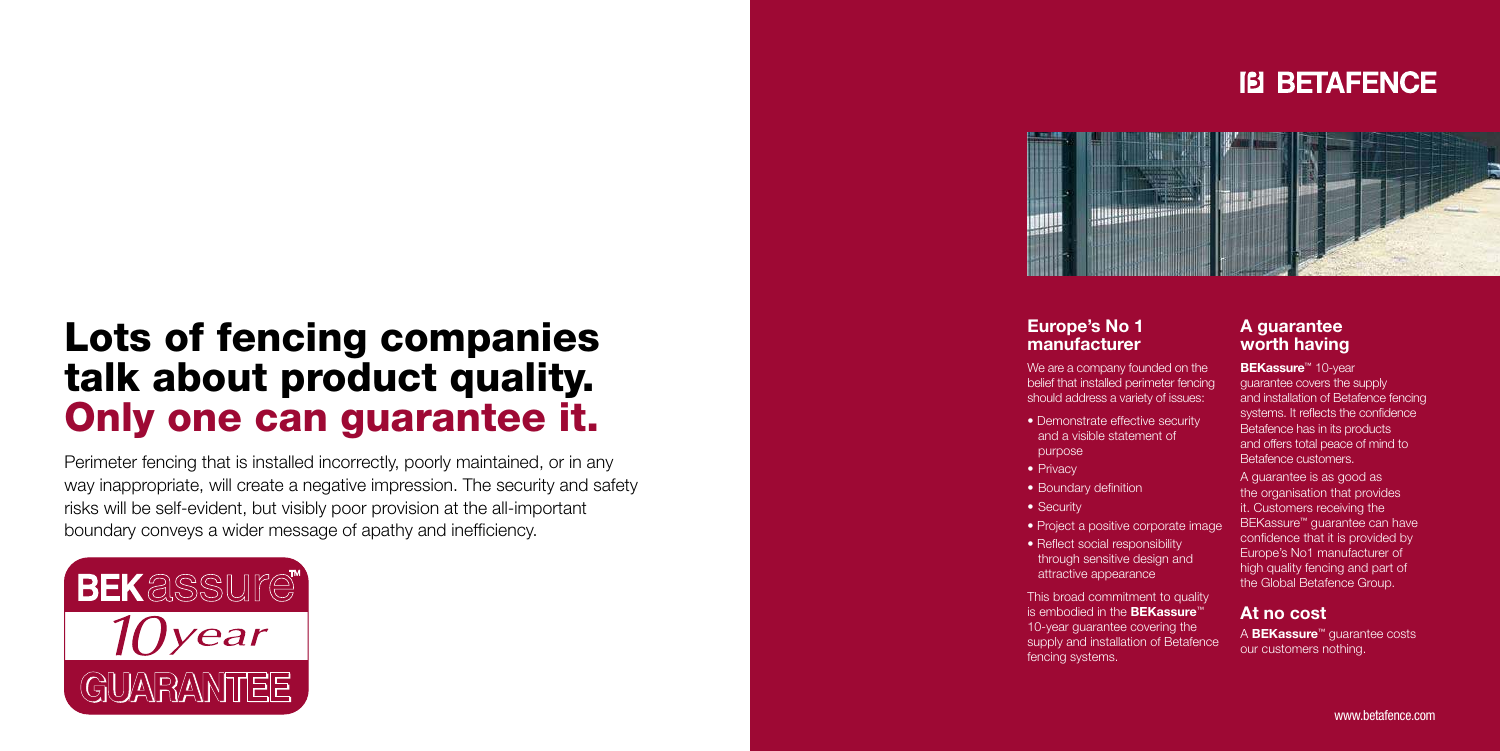### **IB BETAFENCE**



# The BEKassure<sup>™</sup> guarantee

#### **The BEKassure**™ **guarantee – Reassurance without risk**

The **BEKassure**™ 10-year guarantee is the industry's only independently audited guarantee. It protects you against sub-standard installation and product performance. It's a free, added benefit to users of the **PRO-net**™ licenced contractor network and a committed illustration of our confidence in both our products and licenced contractors.

Systems carrying a BEKassure<sup>™</sup> guarantee must be specified in accordance with the Betafence Technical Advisory Service and installed by a Betafence **PRO-net**™ licenced contractor.

#### **Systems covered by a BEKassure**™ **guarantee**

**BEKassure™** quarantees are available for Betafence complete 'panel and post' systems. Individual components are not covered by BEKassure™ guarantees, but are subject to Betafence's normal obligations regarding quality.

#### **A guarantee for owners**

**BEKassure**™ guarantees provide fence owners with the assurance that their fencing systems meet the highest standards of quality and installation.

#### **Independent auditing**

The installation of all fencing systems carrying a **BEKassure**™ guarantee is monitored by an independent auditing body.

> PRO-net™ contractors are **independently audited** to ensure that all installation work meets the high standards demanded by the **BEKassure™ guarantee.**

www.betafence.com

Non-confrontational auditing ensures that correct installation procedures are followed, and that the fencing installed complies with its original intended specification. Should problems be identified, the monitoring process allows for the issues to be resolved amicably on site. Only after this installation is independently audited will a BEKassure™ guarantee be issued.

#### **Obtaining a BEKassure**™ **guarantee**

**BEKassure**™ guarantees are available for all Betafence panel systems that are supplied and maintained in accordance with the BFKassure™ Terms and Conditions.

A BEKassure™ guarantee is issued to the final customer or end user when the fencing installation is completed satisfactorily and accepted by the independent auditor.

#### **Betafence PRO-net**™ **Licenced Contractors**

To ensure the highest standards of installation, Betafence has created the **PRO-net**™ **Licenced** contractor network. PRO-net™ contractors have earned their status through exacting assessments of technical competence and quality of service

PRO-net™ licensed contractors are fully independent, which means they take individual responsibility for maintaining Betafence's high standards.

Licences are only awarded to contractors who have been certificated as complying with the Betafence PRO-net™ Chartered or Licenced Contractor schemes.

Entry to PRO-net™ is open to all independent contractors who are able meet the necessary performance and quality criteria. Licences are awarded for one year only and all contractors are re-assessed annually.

### **PRO-net** ™ **Chartered Contractors**

This is the highest status of Betafence licensed contractors. **PRO-net** ™ **Chartered** Contractors undergo rigorous evaluation to meet measurable standards of competence, and commit to programmes of continuous improvement through annually agreed key performance indicators, essential for our unique BEKassure ™ 10-year guarantee.

### **PRO-net** ™ **Licenced Contractors**

These are contractors who are Betafence licenced to carry out work for the award of a **BEKassure** ™ 10-year guarantee covering product and installation.